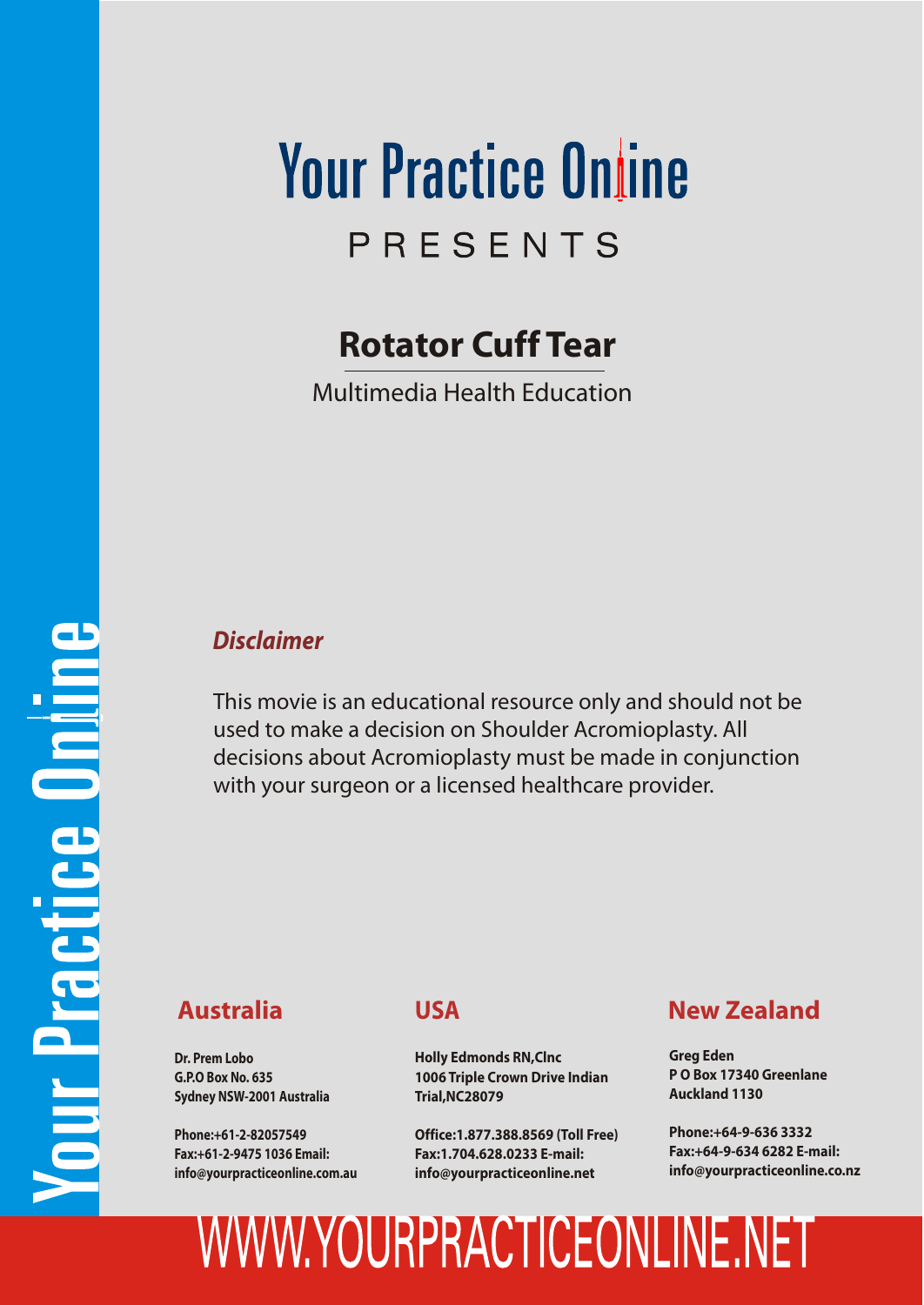### MULTIMEDIA HEALTH EDUCATION MANUAL

TABLE OF CONTENTS

| <b>SECTION</b>       |                          | <b>CONTENT</b> | <b>PAGE</b> |
|----------------------|--------------------------|----------------|-------------|
|                      |                          |                |             |
| 1. Introduction      |                          |                |             |
|                      | a. The Shoulder Joint    |                |             |
| 2. Rotator Cuff Tear |                          |                |             |
| a. Causes            |                          |                |             |
|                      | b. Symptoms              |                |             |
|                      | c. Diagnosis             |                |             |
|                      | d. Treatment Options     |                |             |
|                      |                          |                |             |
| 3. Procedure         |                          |                |             |
|                      | a. Arthroscopy           |                |             |
|                      | b. Post-Op Recovery      |                |             |
|                      | c. Rehabilitation        |                |             |
|                      | d. Risks & Complications |                |             |
|                      |                          |                |             |
|                      |                          |                |             |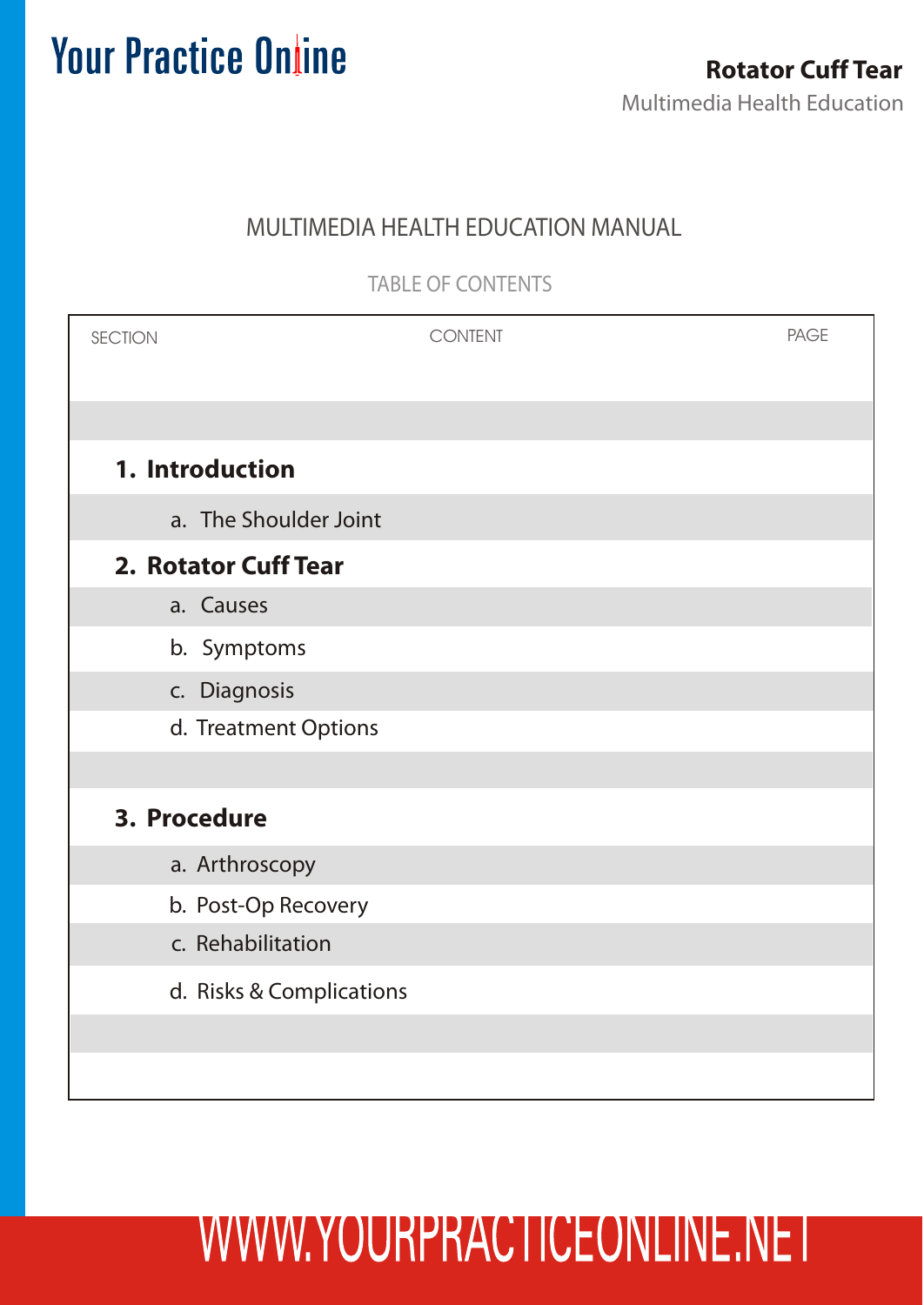### INTRODUCTION

The information in this presentation has been intended to help consumers understand the structure and function of anatomical components and take charge of Orthopaedic health. The animated surgeries and procedures should help you understand Joint replacement procedures and help you to make a decision. Also, it explains the risks, complications and provides guidelines for living with surgeries, conditions and procedures.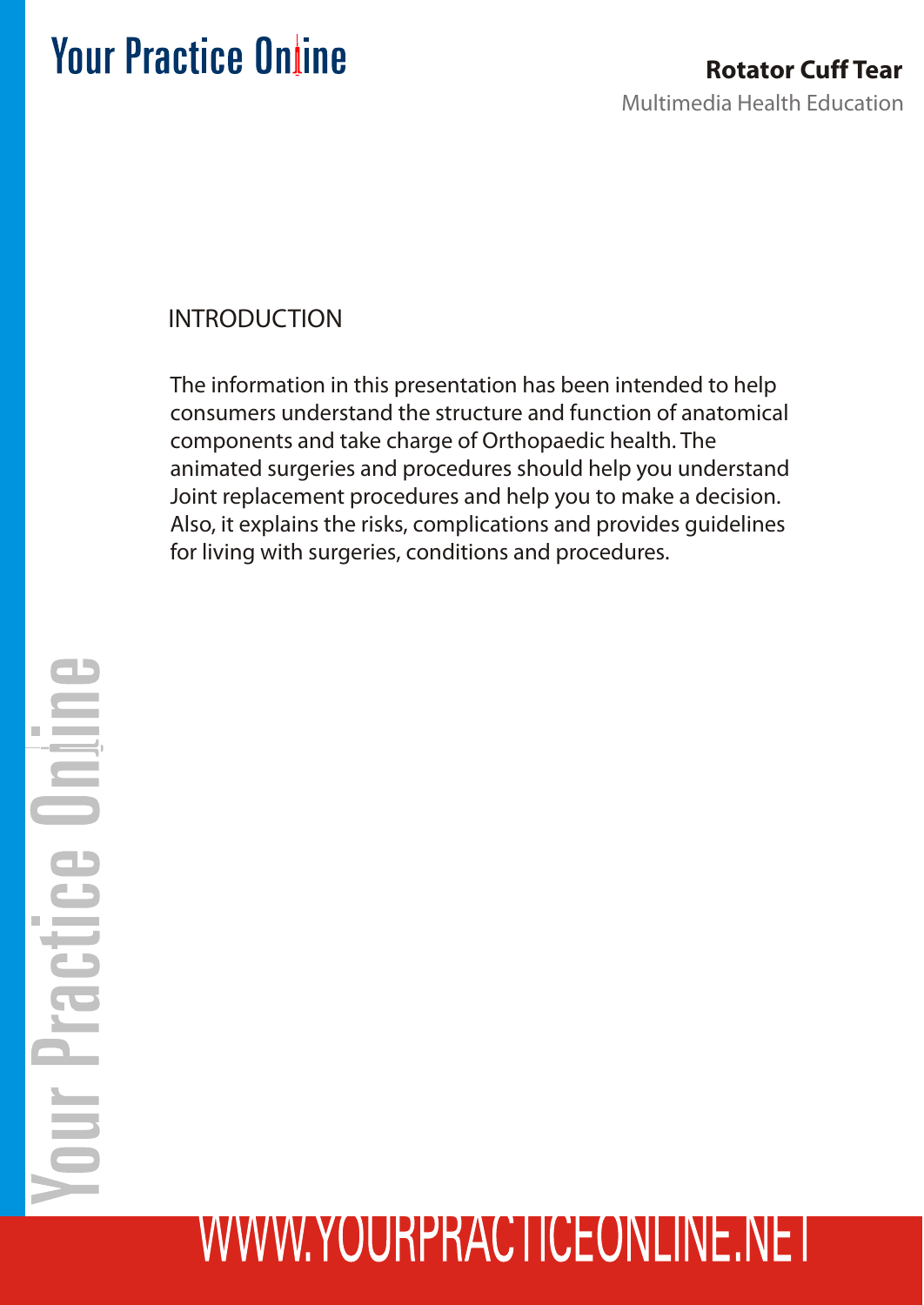#### Multimedia Health Education **Rotator Cuff Tear**

### The Shoulder Joint

Shoulder is a "ball-and-socket" joint. A "ball" at the top of the upper arm bone (the humerus) fits neatly into a "socket," called the glenoid, which is part of the shoulder blade (scapula).

The cartilage cushions the joint, and allows the bones to move on each other with smooth movements. This cartilage does not show up on X-ray, there fore you can see a "Joint space" between the head of the upper arm bone (Humerus) and Glenoid socket of the shoulder blade (Scapula).

### Anatomy

Shoulder is a 'ball-and-socket' joint. A 'ball' at the top of the upper arm bone (the humerus) fits neatly into a 'socket', called the glenoid, which is part of the shoulder blade (scapula). Three bones, the collarbone (clavicle), the shoulder blade (scapula), and the upper arm bone (humerus) come together to form the shoulder joint.

### Humerus

Provides attachment to muscles of the upper arm. The humoral head forms the ball of the ball-andsocket shoulder joint.

### Scapula

Scapula (shoulder blade) is a flat, triangular bone providing attachment to the muscles of back and neck.



### Clavicle

The clavicle is an S-shaped bone that connects the shoulder girdle to the trunk. It maintains the shoulder in a functional position with the axial skeleton and allows varied arm positions in sports.In addition to its structural function, the clavicle protects major underlying nerves and blood vessels as they pass from the neck to the

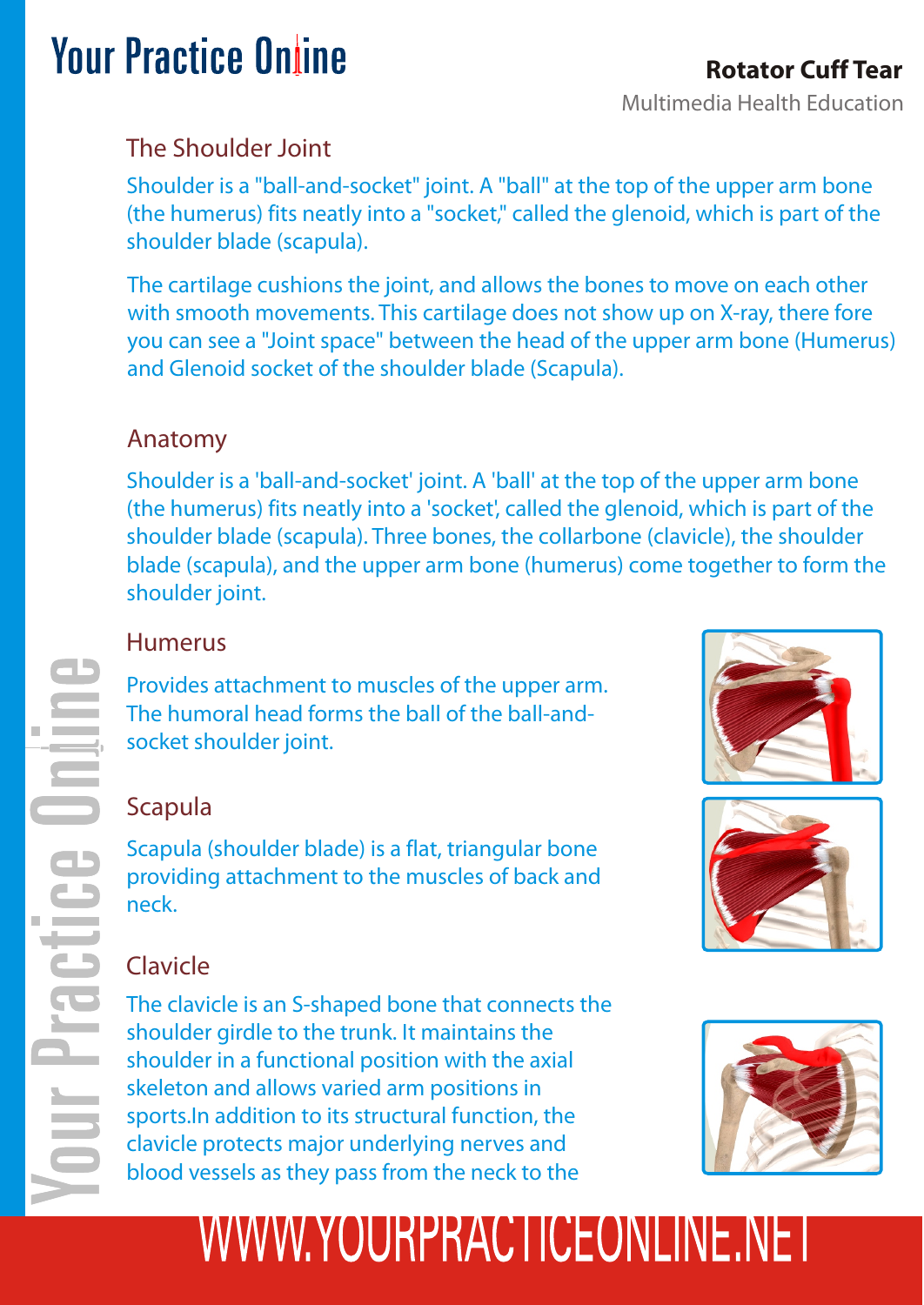#### Multimedia Health Education **Rotator Cuff Tear**

### Coracoid process

Coracoid process The coracoid process is the extension of the Scapula (Shoulder Blade) around the shoulder joint at the front.

### Acromion

The acromion is the extension of scapula (shoulder blade) around the shoulder joint at the rear to from a roof.

This is also called the acromial process.

### Glenoid

Glenoid, is the depression at the end of scapula that forms the socket of ball-and-socket shoulder

### Rotator Cuff

The rotator cuff refers to a group of four tendons that attach four shoulder muscles to the upper arm (humerus) and hold it in the shoulder joint. Many shoulder problems are caused by injuries to the rotator cuff.

### Rotator Cuff Tear - Causes

Rotator Cuff Tear is one of the most common causes of shoulder pain in middle aged and older patients. It results from pressure on the rotator cuff from part of the shoulder blade (scapula) as the arm is lifted. It is more likely to occur in middle and older people who engage in physical activities that require repeated overhead arm movements. Many times the cuff tear could be a result of injury to the shoulder. E.g., sporting injury or motor accidents. The torn ligament rarely heals on its own, and many times requires surgery to fix it back to bone.









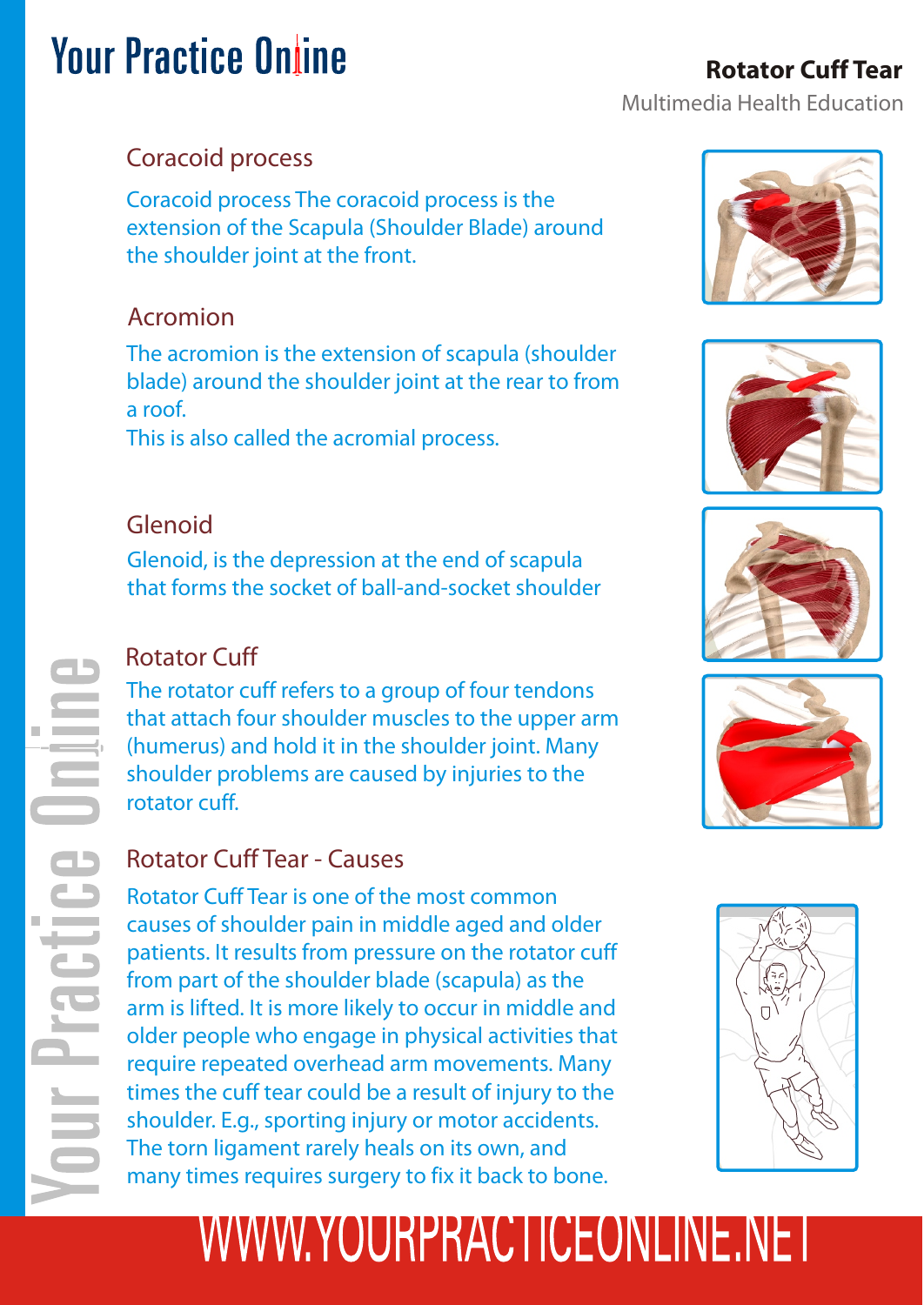



### Symptoms

#### Patients with impingement have :

- Pain with overhead activities Pain may be gradual in onset or acute following an injury or accident.
- Pain at night





There may be stiffness, swelling, loss of movements and tenderness in the front of the shoulder.

### **Diagnosis**

Your surgeon diagnoses Rotator Cuff Tear by one or more of the following tests

- Physical examination
- X-rays
- Imaging studies, such as MRI
- Shoulder Arthroscopy

#### **Treatment**

#### Conservative (Non Operative)

- Rest
- Shoulder sling
- Pain medication Injection of a steroid (cortisone) and an Local anaesthetic in the subacromial space of the affected shoulderWhat this does is take away the pain when the local anaesthetic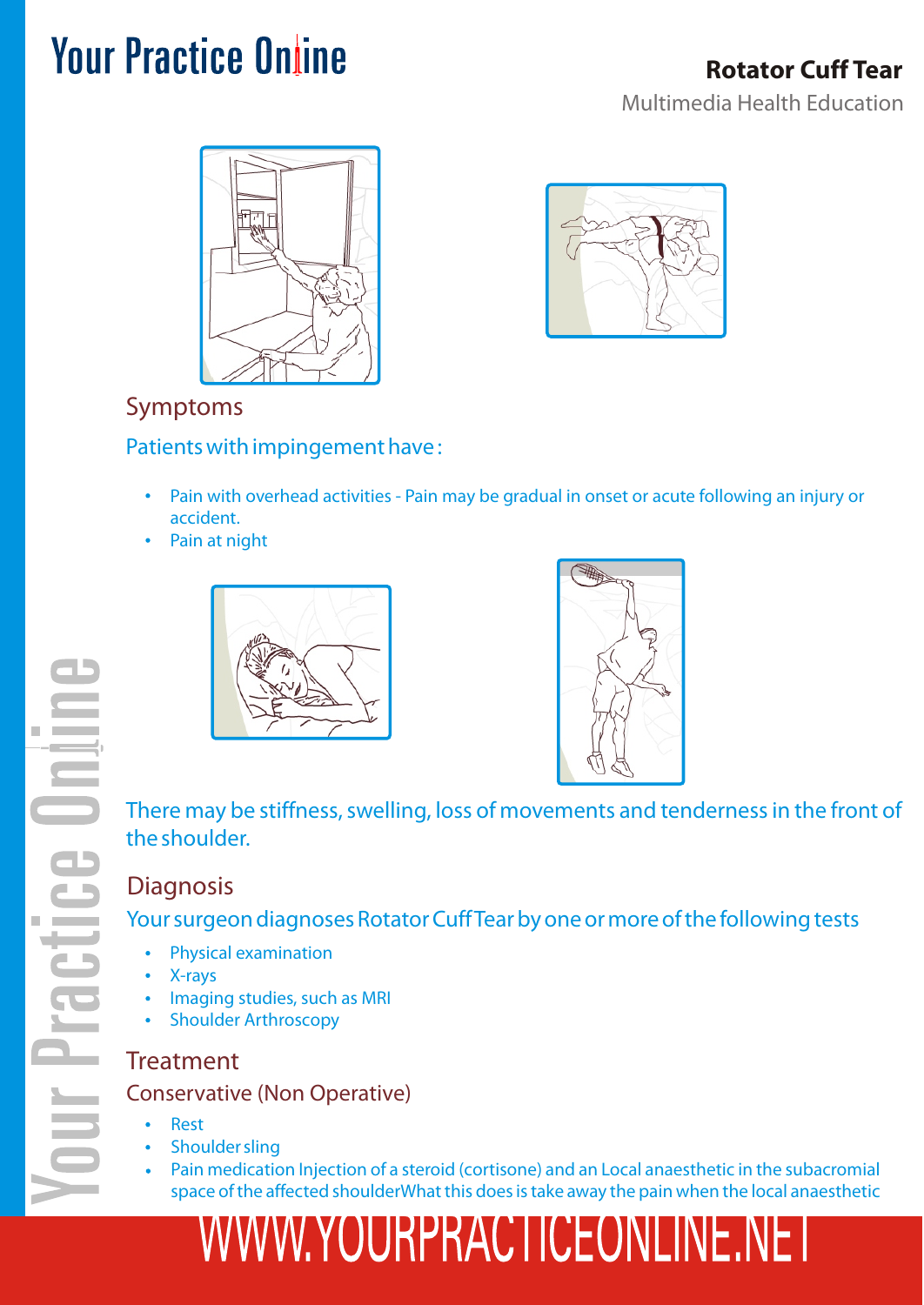### **Rotator Cuff Tear**

Multimedia Health Education

Once the pain is away, then you will be advised to strengthen the shoulder. You will be shown different exercises to strengthen your shoulder.

#### Non Conservative (Operative)

This is when the conservative treatment does not work or works temporarily. Then your surgeon may ask you to undergo surgery. These days the surgery is very simple and done as a day case. Surgery is performed under local anaesthesia or general anaesthesia to fix the tendon back to the bone. It can be performed with an arthroscope or with an open technique (larger incision). The primary advantage of arthroscopic technique is a shorter

### Procedure

云

Arthroscopy is a surgical procedure that is performed under local anaesthesia or sometimes general anaesthesia.The local anaesthesia numbs the affected shoulder and the arm.

In an arthroscopic procedure, two or three small incisions are made. Each incision is called a portal.

In one portal, the arthroscope is inserted to view the shoulder joint. Along with the arthroscope, a sterile solution is pumped to the joint which expands the shoulder joint, giving the surgeon a clear view and room to work.

With the images from the arthroscope as a guide, the surgeon can look for any pathology or anomaly. The large image on the television screen allows the surgeon to see the joint directly and to determine the extent of the injuries, and then perform the particular surgical procedure, if necessary.





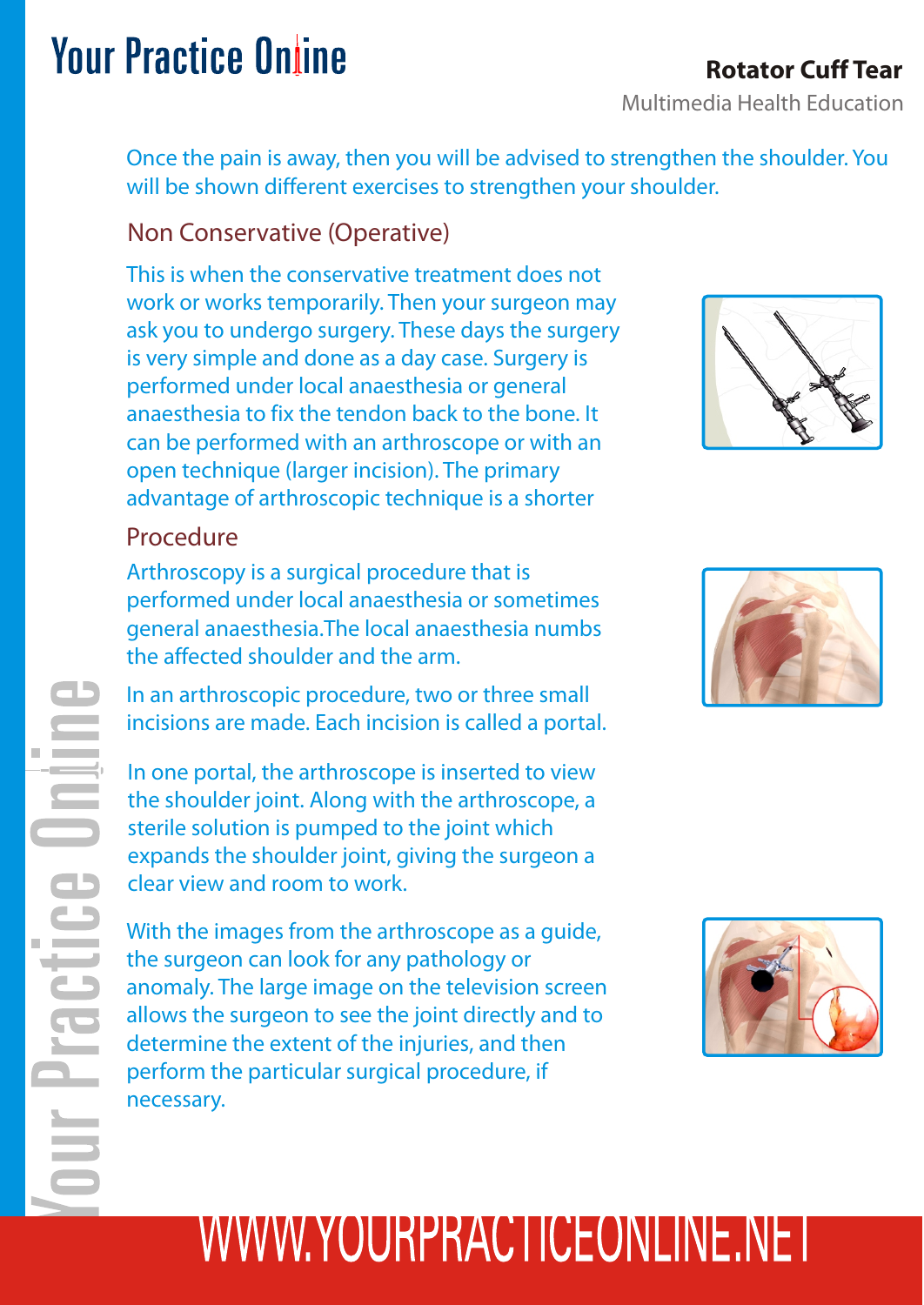In most cases the front (anterior) edge of the acromion is removed along with some of the bursal tissue and last four or five millimeters of the clavicle to increase subacromial space for the rotator cuff tendons.

Holes are drilled into the humerus to accomodate the suture anchors.

The cuff tear is repaired using suture anchors that are small metal anchors that go into bones and stay there permanently.

Strong stitches from the anchors are placed in the torn ends of the rotator cuff tendons, and they are attached back the bone of the humerus (arm

After treating the problem, the incisions (portals) are closed by suturing or by a tape and you are then taken to the recovery room.

#### Post-op Recovery

- You will then be transferred to the recovery room and then be transferred back to the ward.
- A bandage will be around the operated shoulder.
- Once you are recovered your drip will be removed and you will be shown a number of exercises to do.
- Your surgeon will see you prior to discharge and explain the findings of the operation and what was done during surgery.
- Pain medication will be provided and should be taken as directed.
- You can remove the bandage in 24 hours and place waterproof dressings (provided) over the wounds.
- It is NORMAL for the shoulder to swell after the surgery. Placing Ice-Packs on the shoulder will help to reduce swelling. (Ice packs on for 20 min 3-4 times a day until swelling has reduced)
- You are able to drive and return to work when comfortable unless otherwise instructed.

# WWW.YOURPRACTICEONLINE.NET





### **Rotator Cuff Tear**

Multimedia Health Education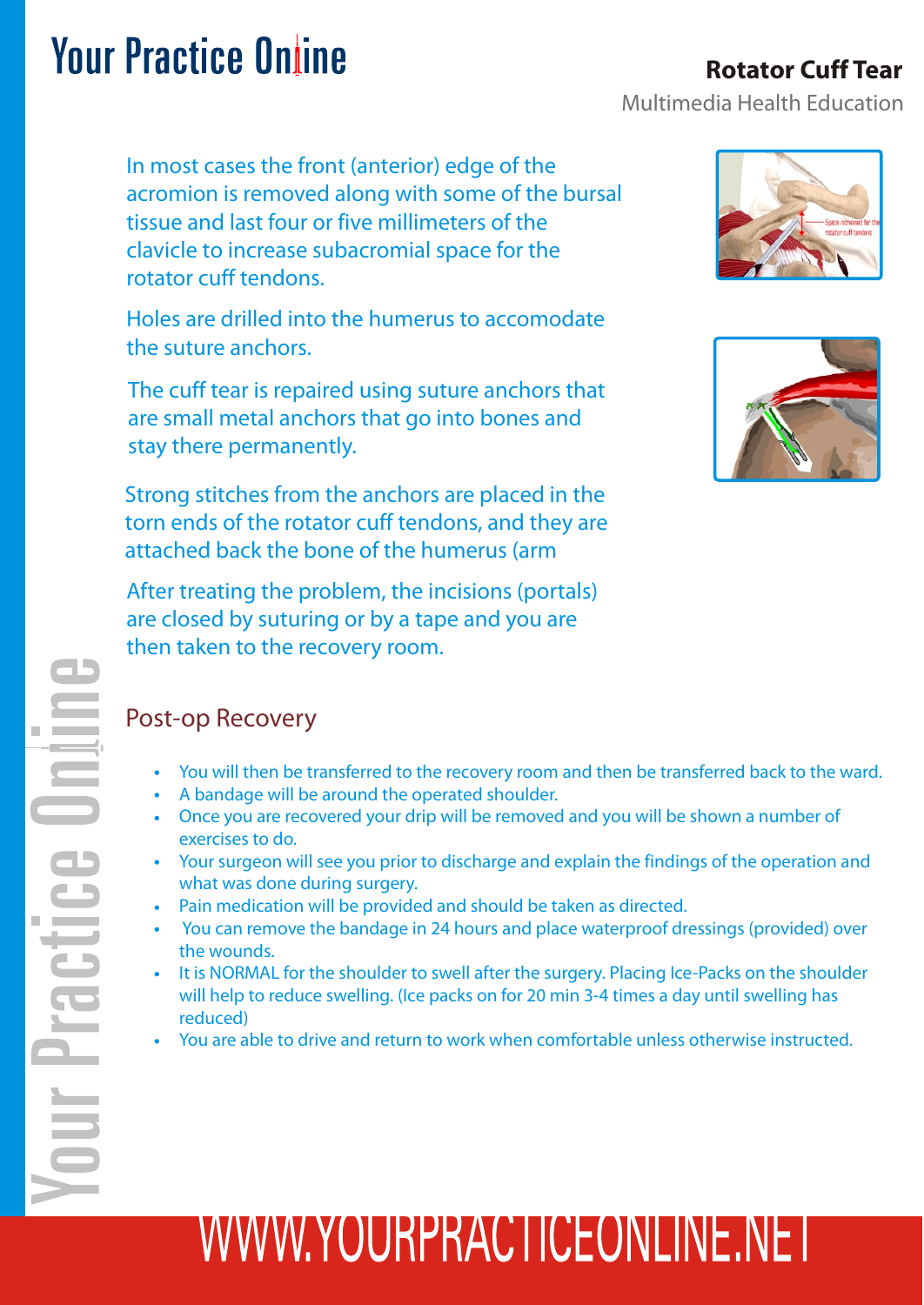### Rehabilitation

After surgery, there will be some pain in the arm for about a week and your arm may be placed in a sling for a short period of time. This allows for early healing.

A few surgeons will advise you to start using your arm straight away. The surgeon will provide a rehabilitation program based on your needs and the findings at surgery. This will include exercises to regain range of motion of the shoulder and strength of the arm.

### Risks & Complications

Although uncommon, complications do occur occasionally during or following arthroscopy. Anaesthetic complications are uncommon and may include allergic reactions to medications and difficulty in breathing.

Local complications may include infection, phlebitis (blood clots of a vein), excessive swelling or bleeding, damage to blood vessels or nerves, and instrument breakage are the most common complications, but occur in far less than 1 percent of all arthroscopic procedures.

### Summary

Although every effort has been made to explain the complications there will be complications that may not have been specifically mentioned. A good knowledge of this operation will make the stress of undertaking the operation easier for you to bear.

The decision to proceed with the surgery is made because the advantages of surgery outweigh the potential disadvantages. It is important that you are informed of these risks before the surgery.

A good knowledge of this procedure will make the stress of undertaking the procedure easier for you to bear.

The decision to proceed with the surgery is made because the advantages of surgery outweigh the potential disadvantages.

It is important that you are informed of these risks before the surgery.